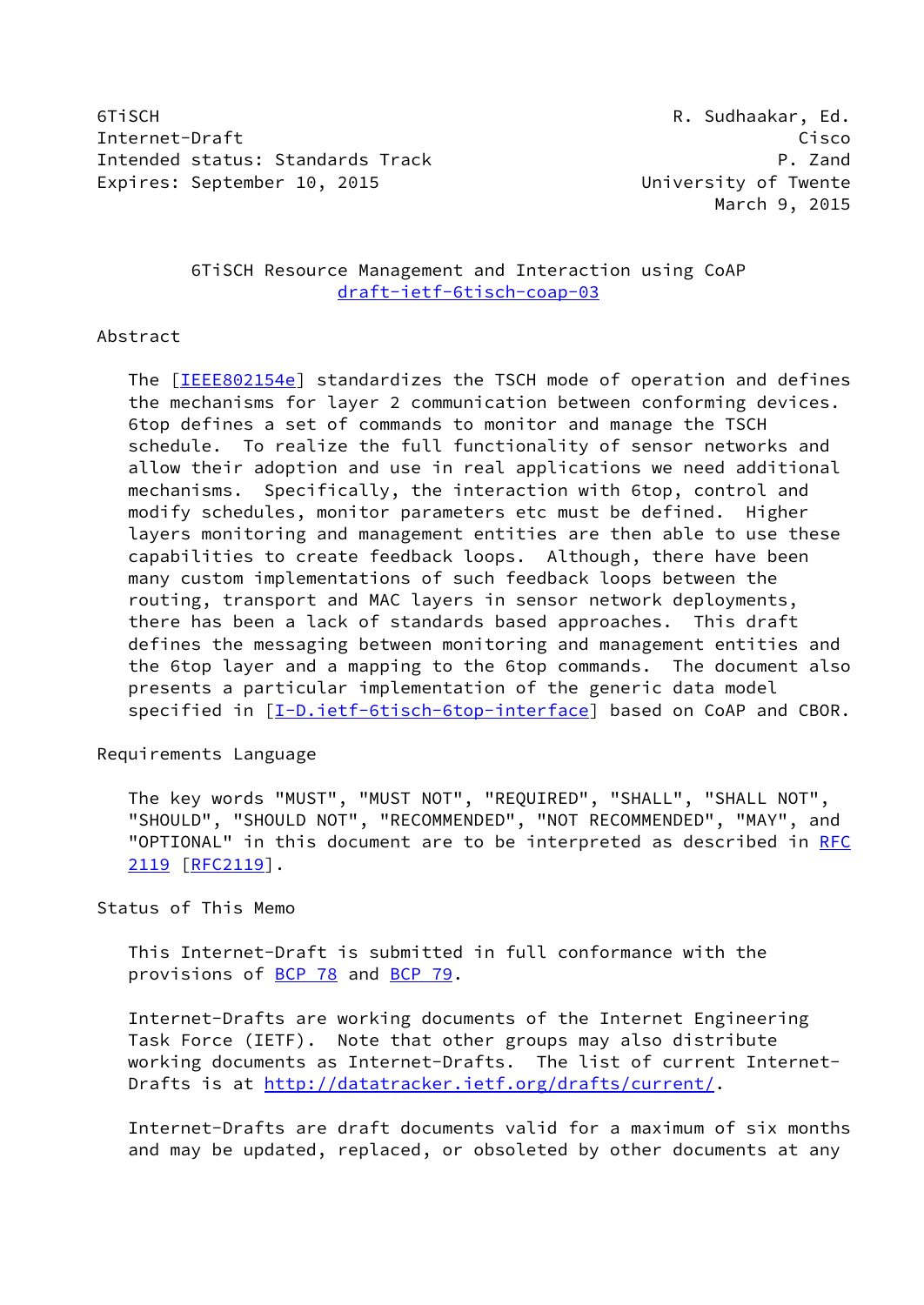Internet-Draft ietf-6tisch-coap March 2015

 time. It is inappropriate to use Internet-Drafts as reference material or to cite them other than as "work in progress."

This Internet-Draft will expire on September 10, 2015.

Copyright Notice

 Copyright (c) 2015 IETF Trust and the persons identified as the document authors. All rights reserved.

This document is subject to **[BCP 78](https://datatracker.ietf.org/doc/pdf/bcp78)** and the IETF Trust's Legal Provisions Relating to IETF Documents [\(http://trustee.ietf.org/license-info](http://trustee.ietf.org/license-info)) in effect on the date of publication of this document. Please review these documents carefully, as they describe your rights and restrictions with respect to this document. Code Components extracted from this document must include Simplified BSD License text as described in Section 4.e of the Trust Legal Provisions and are provided without warranty as described in the Simplified BSD License.

Table of Contents

|                                            | $\overline{3}$   |
|--------------------------------------------|------------------|
| 2.                                         | $\overline{3}$   |
| 3.                                         | $\overline{3}$   |
| Data Model definition for CoAP<br>4.       | $\overline{4}$   |
| Naming Convention for URI schemes<br>4.1.  | $\overline{4}$   |
| 4.2.                                       | $\overline{5}$   |
|                                            | $\overline{5}$   |
| 4.3.1.                                     | $6 \overline{6}$ |
| 4.3.2. Management Resources                | $\underline{6}$  |
| 4.3.3. Informational Resources             | 8                |
|                                            | 9                |
| 4.3.5. Extensible Resources                | 11               |
|                                            | 12               |
| Request-Response<br>4.4.1.                 | 12               |
| Publish-Subscribe<br>4.4.2.                | 13               |
| 5.                                         | 14               |
| Normative References<br>5.1.               | 14               |
| 5.2. Informative References                | 14               |
| $5.3$ . External Informative References 16 |                  |
| Appendix A.                                | 16               |
| Authors' Addresses                         | <b>16</b>        |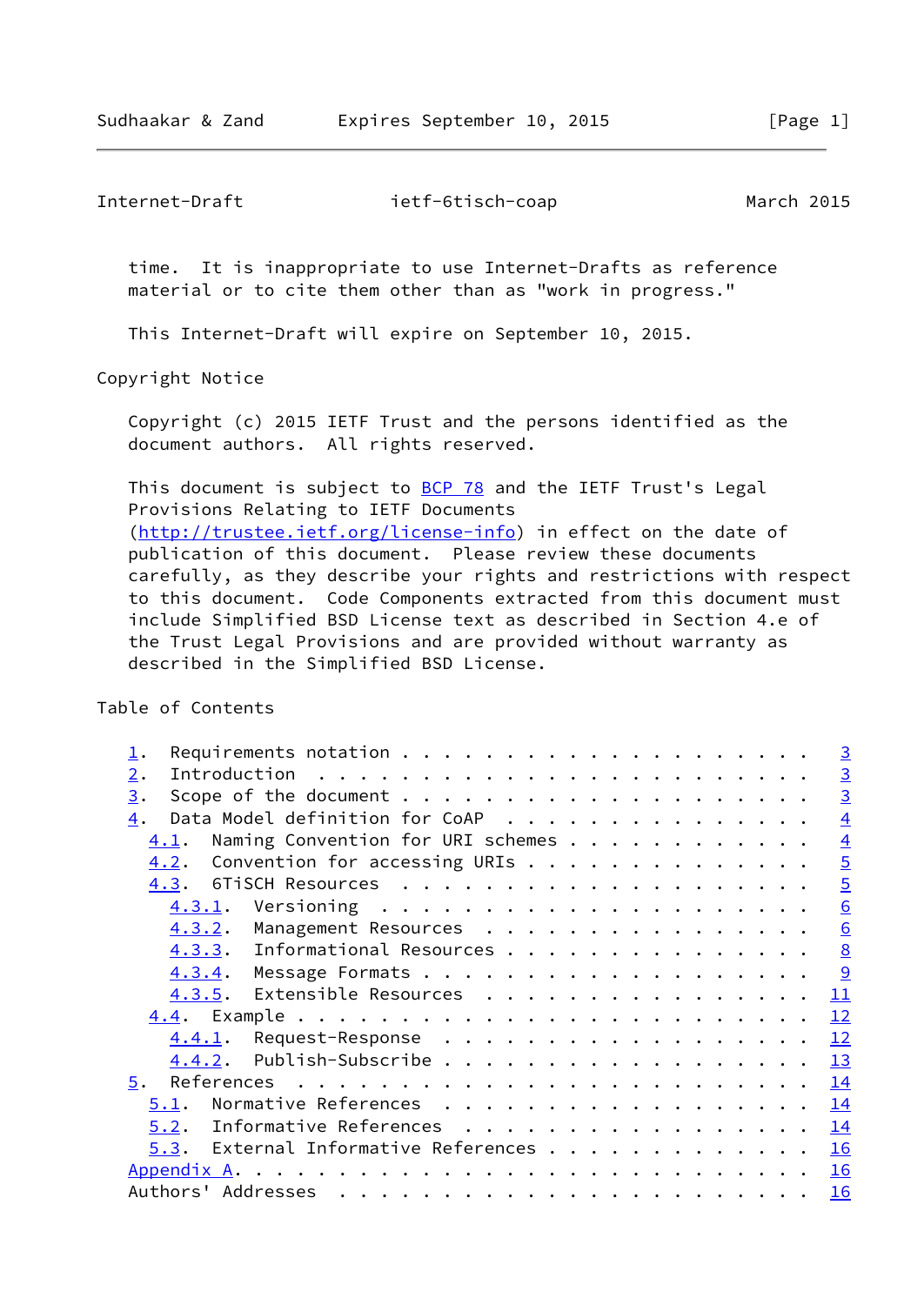Sudhaakar & Zand Expires September 10, 2015 [Page 2]

<span id="page-2-1"></span>Internet-Draft ietf-6tisch-coap March 2015

<span id="page-2-0"></span> $1.$  $1.$  Requirements notation

 The key words "MUST", "MUST NOT", "REQUIRED", "SHALL", "SHALL NOT", "SHOULD", "SHOULD NOT", "RECOMMENDED", "MAY", and "OPTIONAL" in this document are to be interpreted as described in [\[RFC2119](https://datatracker.ietf.org/doc/pdf/rfc2119)].

#### <span id="page-2-2"></span>[2](#page-2-2). Introduction

The 6TiSCH Operation Sublayer (6top) [\[I-D.ietf-6tisch-6top-interface](#page-15-0)] describes the main commands provided to higher layers that allow them to build TSCH schedules, make routing decisions, perform TSCH configuration and control procedures and supports centralized and decentralized scheduling policies among other functionalities. However, there is still a need for specifying the methods, including message exchanges and message formats that higher layers use to invoke these command described by 6top.

| Higher Layers                                                 |
|---------------------------------------------------------------|
| CoAP - Resource Management<br>and Interaction<br>------------ |
| 6top                                                          |
| 802.15.4e TSCH                                                |

## Figure 1: Logical positioning of layers

 Interoperation with any protocol that may be used by the network layer is necessary to have a wide impact. This documents aims at defining the message exchanges and the formats of the messages that the network layer uses to interact with the 6top sub-layer. The messaging scheme defined in this document is aimed for use between 6top nodes and higher layer management entities as well as between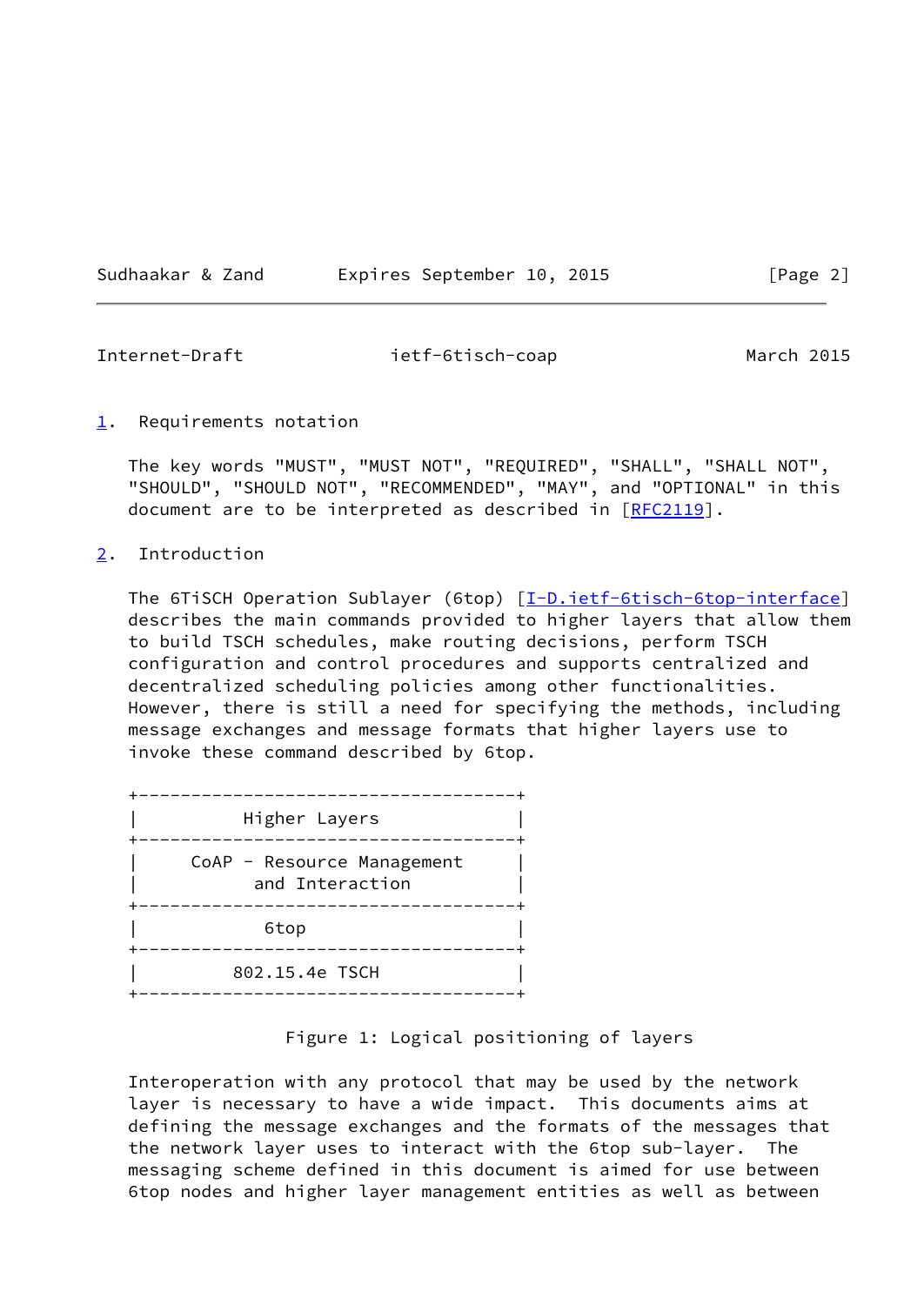6top nodes.

 This document also specifies an implementation of this generic message exchange and data model using CoAP as the transport mechanism.

<span id="page-3-0"></span>[3](#page-3-0). Scope of the document

 This draft defines the communication mechanism between PCE and 6top nodes using COAP. The generic YANG data model defined in [\[I-D.ietf-6tisch-6top-interface](#page-15-0)] is used to define the various CoAP messages and payloads. The payload used CBOR for the encoding

| Sudhaakar & Zand |  | Expires September 10, 2015 |  |  | [Page 3] |  |  |  |
|------------------|--|----------------------------|--|--|----------|--|--|--|
|------------------|--|----------------------------|--|--|----------|--|--|--|

<span id="page-3-2"></span>Internet-Draft ietf-6tisch-coap March 2015

 format. The document also defines the URIs that used to identify the resources exposed by 6top.

 This document also defines how users can install custom resources that allow them to extend the basic resource exposed by 6top.

The CoAP Management Interface (CoMI) [\[I-D.vanderstok-core-comi](#page-16-0)] draft specifies a common constrained device managment interface. The conventions used in this draft follow the guidelines in the CoMI draft . This draft expects CoMI to define the access methodologies, discovery mechanisms, resource installation procedures required for the management of constrained devices. This draft presents some examples in [Section 4.3.4](#page-9-0) on how to use the CoMI specifications to manage the 6top sublayer.

 NOTE: CoMI specifications are not finalized at the time of this writing. In case of any discrepancies, CoMI will supersede the message formats in the examples presented in **Section 4.3.4**.

<span id="page-3-1"></span>[4](#page-3-1). Data Model definition for CoAP

<span id="page-3-3"></span>[4.1](#page-3-3). Naming Convention for URI schemes

 Universal Resource Identifiers (URIs) help us uniquely identify the various commands and parameters that 6top exposes to the higher layers. The basic URI naming conventions and terminology specified in [[RFC3986\]](https://datatracker.ietf.org/doc/pdf/rfc3986) is used. Specifically, the terms, 'scheme', 'authority', 'path', 'query' are used as defined in the [\[RFC3986](https://datatracker.ietf.org/doc/pdf/rfc3986)].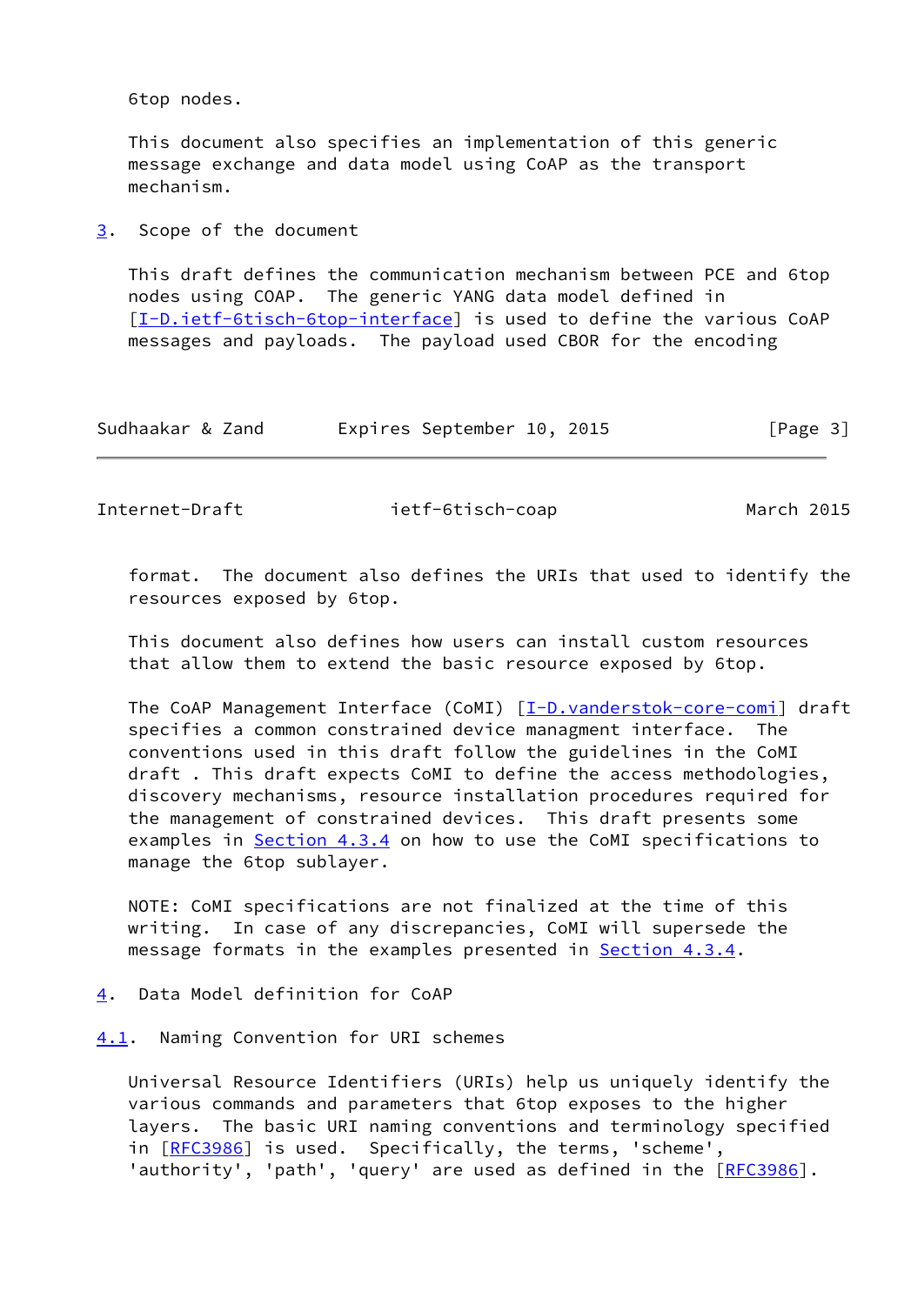The following provides the guidelines that are followed in this draft to name the URIs that identify the resources exposed by 6top.

- 1. All URIs naming 6top resources MUST use the 'coap' scheme
- 2. The authority MUST have the username '6top' and the IP address of 6top node
- 3. The root path MUST always start with '6top'
- 4. Each component of the path SHOULD be of minimum possible length while being self descriptive.
- 5. Typographical conventions as described in A SHOULD be followed

 These guidelines MUST be followed by users who install extensible resources. It SHOULD be followed for future extensions of the data model in order to provide consistency.

| Sudhaakar & Zand |  |  | Expires September 10, 2015 |  | [Page 4] |  |
|------------------|--|--|----------------------------|--|----------|--|
|                  |  |  |                            |  |          |  |

<span id="page-4-1"></span>Internet-Draft ietf-6tisch-coap March 2015

<span id="page-4-0"></span>[4.2](#page-4-0). Convention for accessing URIs

 We use the GET, POST and DELETE methods described by CoAP. These methods MUST be used in accordance with their definition in Sec. 5.8 of [[RFC7252\]](https://datatracker.ietf.org/doc/pdf/rfc7252) and as specified in the CoMI draft [\[I-D.vanderstok-core-comi](#page-16-0)]. There is no need for the PUT method as the functionality of the POST method can be used for all situations that need updating or modification of a resource.

 The CoAP methods are mapped to 6top commands as shown in the figure below.

|               | CoAP method   6top command | Description                    |
|---------------|----------------------------|--------------------------------|
| GET           | READ                       | Retrieves 6top resources       |
| <b>POST</b>   | CREATE /<br><b>UPDATE</b>  | Creates/Updates a new<br>entry |
| <b>DELETE</b> | <b>DELETE</b>              | Deletes an entry               |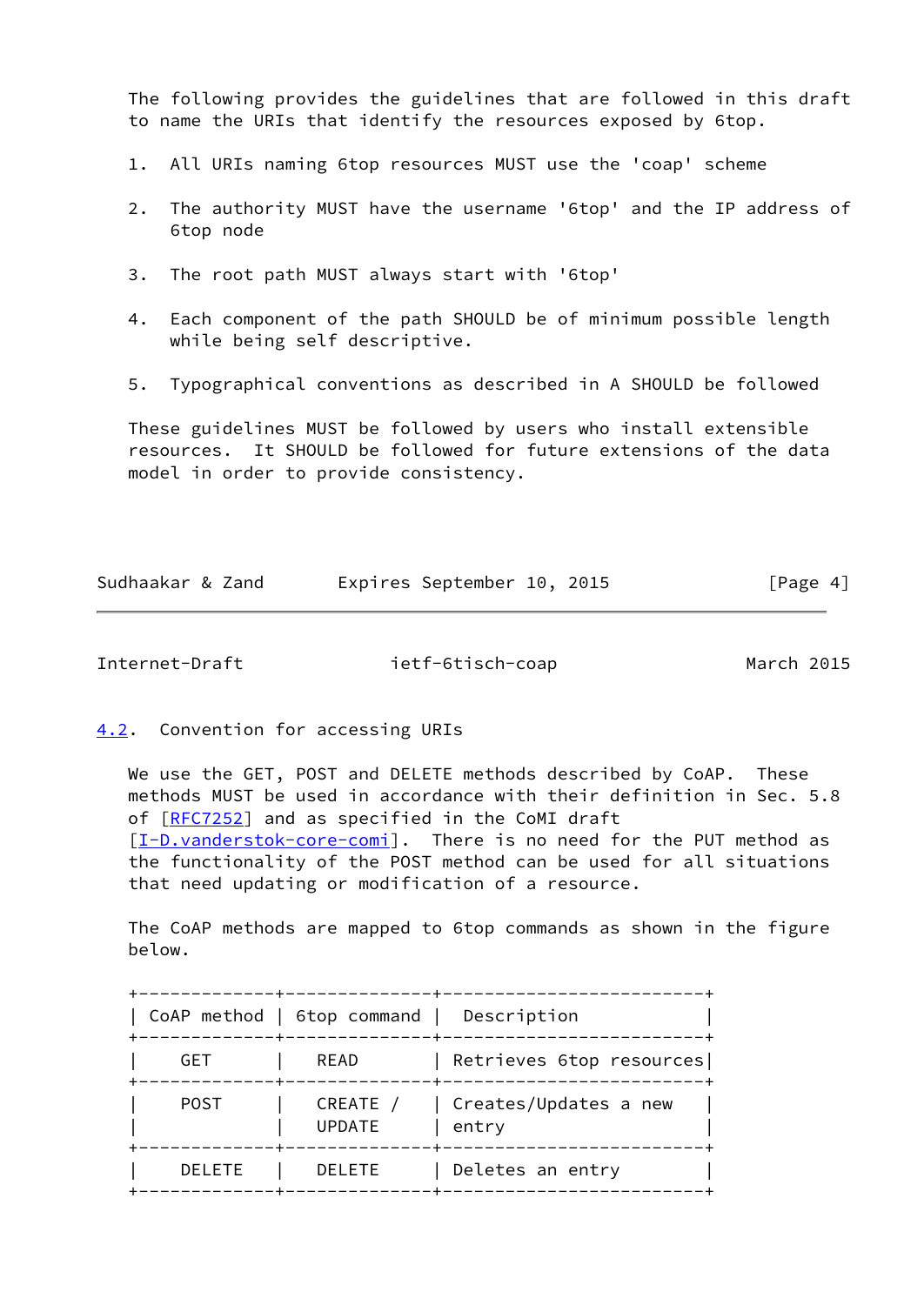| <b>ONFTGURE</b> | ∣ Configures a setting |
|-----------------|------------------------|
|                 |                        |
|                 |                        |

Figure 2: Mapping between CoAP methods and 6top commands

 The GET method may use queries to allow higher layer entities to perform conditional GETs or filter the results of a GET on resource that is a collection.

 The POST method is used in all situations where an argument needs to be passed to the 6top layer. The Content-Type option is set to 'application/cbor'. The payload is encoded using CBOR format as described in [\[I-D.vanderstok-core-comi](#page-16-0)] and [\[RFC7049](https://datatracker.ietf.org/doc/pdf/rfc7049)].

 The DELETE method is used to invoke the 6top DELETE command on a particular resource.

 The GET method may use queries to allow higher layer entities to perform conditional GETs or filter the results of a GET on resource that is a collection.

<span id="page-5-0"></span>[4.3](#page-5-0). 6TiSCH Resources

 The 6TiSCH resources presented in this draft offer a comprehensive way to manage 6top nodes based on the requirement known to us as of this writing. These resources are bound to evolve and will be

| Sudhaakar & Zand | Expires September 10, 2015 | [Page 5] |
|------------------|----------------------------|----------|
|------------------|----------------------------|----------|

<span id="page-5-2"></span>

| Internet-Draft | ietf-6tisch-coap | March 2015 |
|----------------|------------------|------------|
|                |                  |            |

 identified by appropriate version numbers that will be tied to revisions of this draft.

 Management resources are classified as resources to which a higher layer entity may create, update or delete. They are typically used to create schedules, identify time sources that TSCH needs. They are the means to close the control loop between TSCH and higher layers.

 Informational resources are classified as resources to which a higher layer entity typically has only READ access. They are typically used to monitor operational parameters of TSCH and the values used as input to routing algorithms and other mechanisms.

<span id="page-5-1"></span>[4.3.1](#page-5-1). Versioning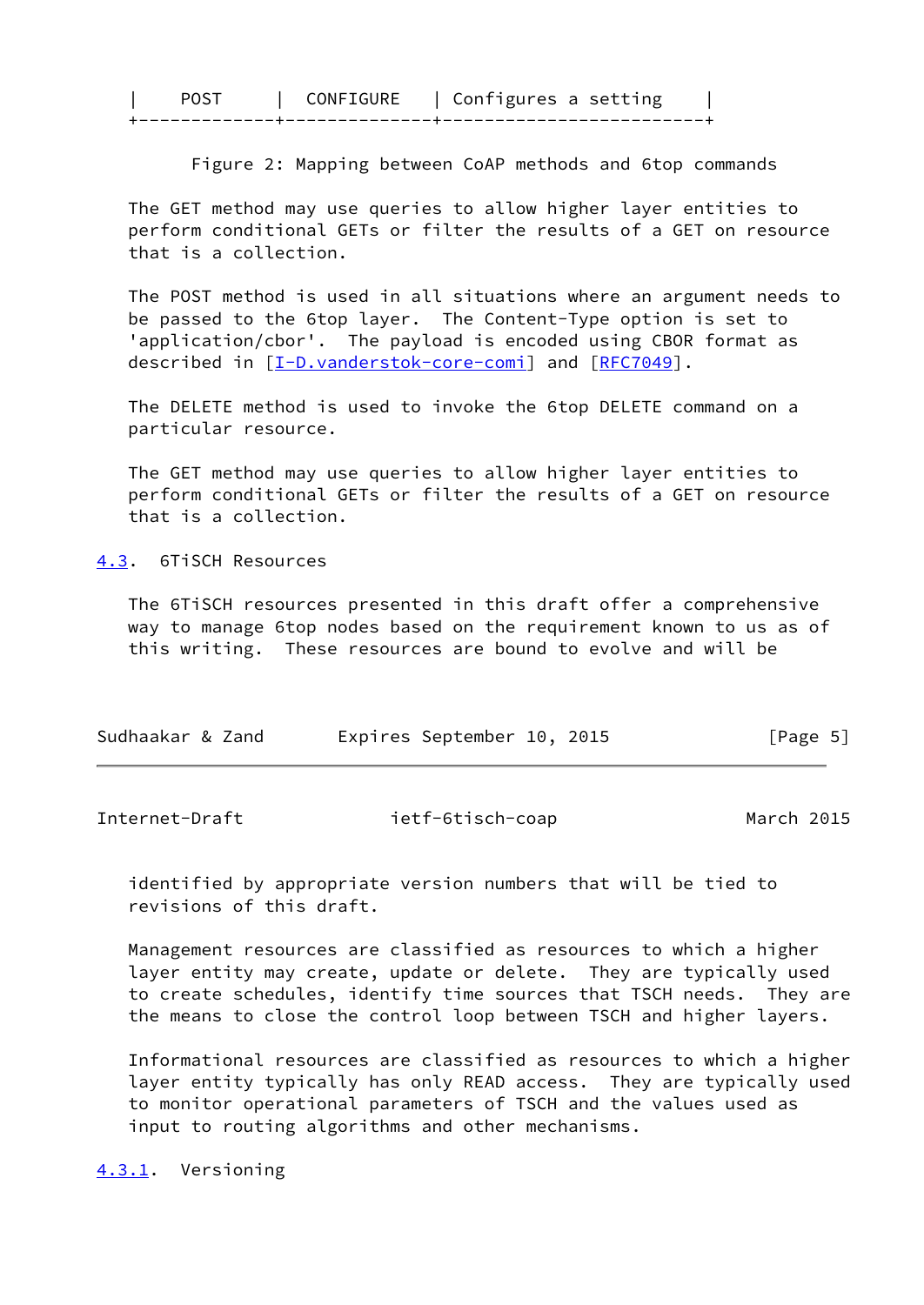The version number describes the set of resources that can be accessed on a node that implements the recommendations in this draft.

 Each revision of this draft will define a version number which will uniquely identify the set of resources defined in that particular revision of the draft. Specifically, a change to the major version number indiactes that resources have been added, deleted, renamed or their message formats have changed. In most cases, this MAY require changes to the implementation. The minor version number indicates changes to options supported by resources or other textual/language changes to the draft. In most cases, this MAY NOT require any changes to the implementation.

 The 6TiSCH resource version information is available by executing a GET method on the resource '/6top/version' of a 6top node.

<span id="page-6-0"></span>[4.3.2](#page-6-0). Management Resources

 All the attributes in the management resources have the Read/Write accessibility. The following table lists the 6top management resources and the related URI paths.

Sudhaakar & Zand Expires September 10, 2015 [Page 6]

Internet-Draft ietf-6tisch-coap March 2015

| Name             | Accessibility<br>6top Commands | URI path       |
|------------------|--------------------------------|----------------|
| Neighbor<br>List | CREATE/READ/<br>DELETE/UPDATE  | 6top/nbrList   |
| slotframe        | CREATE/READ/                   | 6top/slotFrame |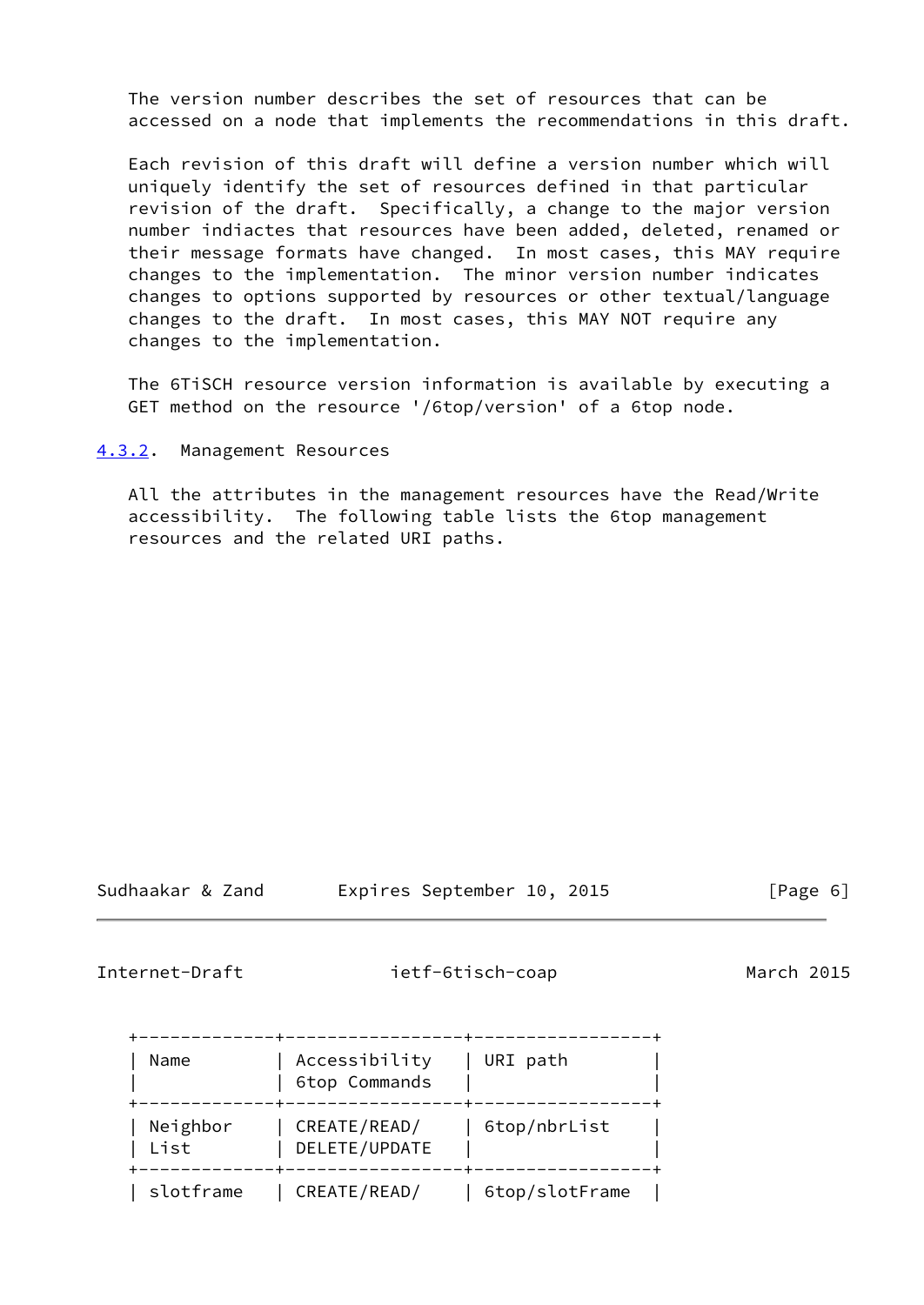| List                | DELETE/UPDATE                 |                  |
|---------------------|-------------------------------|------------------|
| Cell<br>List        | CREATE/READ/<br>DELETE/UPDATE | 6top/cellList    |
| Time<br>Source      | CREATE/READ/<br>DELETE/UPDATE | 6top/timeSource  |
| LabelSwitch<br>List | CREATE/READ/<br>DELETE/UPDATE | 6top/labelSwitch |
| Track<br>List       | CREATE/READ/<br>DELETE/UPDATE | 6top/tracklist   |
| EB.<br>List         | CREATE/READ/<br>DELETE/UPDATE | 6top/ebList      |
| Chunk<br>List       | CREATE/READ/<br>DELETE/UPDATE | 6top/chunkList   |
|                     |                               |                  |

Figure 3: List of Management Resources

 The following table provides an example about how Neighbor List components (leafs in the YANG model) can be addressed.

Sudhaakar & Zand Expires September 10, 2015 [Page 7]

<span id="page-7-0"></span>Internet-Draft ietf-6tisch-coap March 2015

+-------------+---------------------------+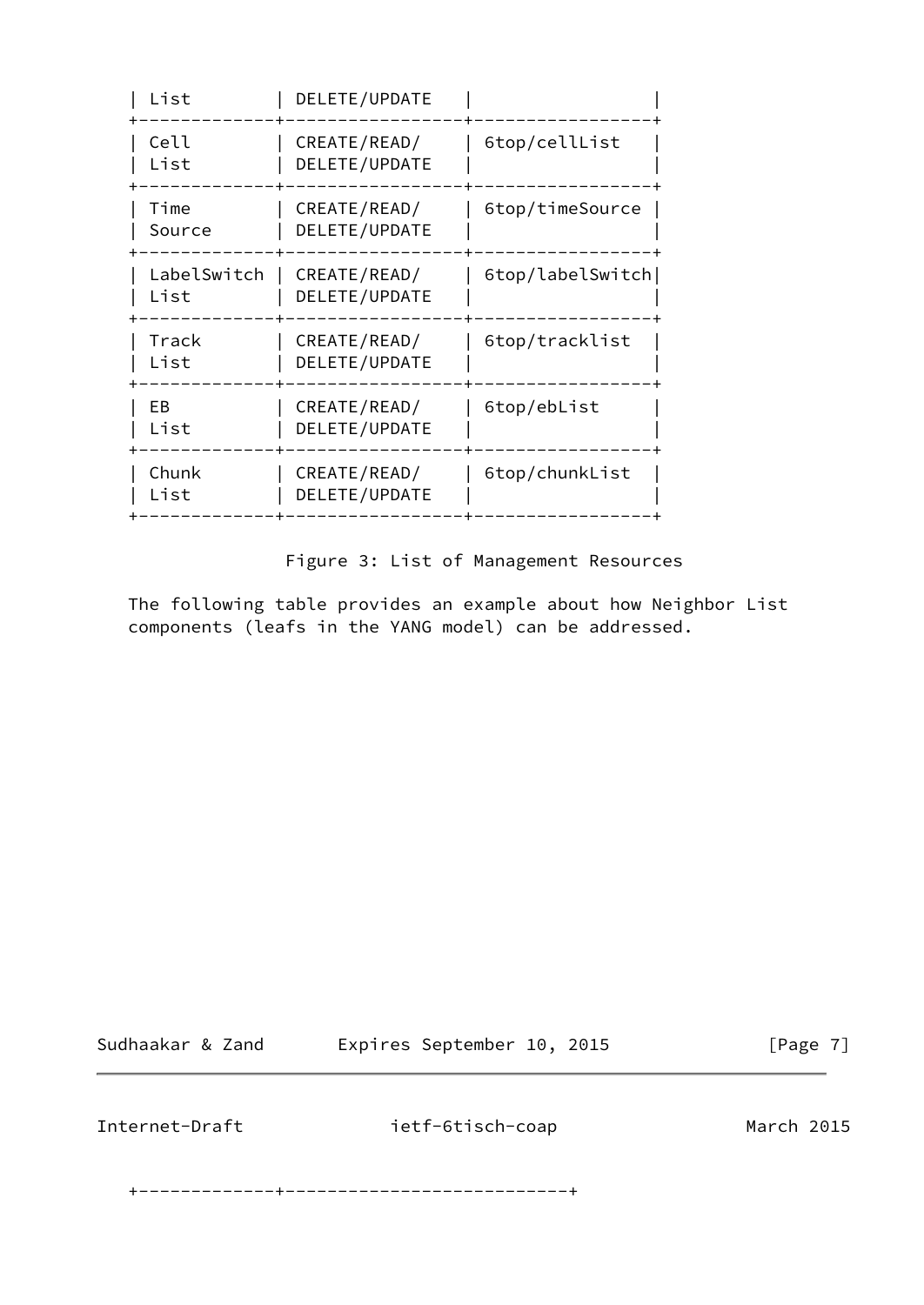| Field name                 | URI path                         |
|----------------------------|----------------------------------|
| Target<br>Neighbor<br>Addr | 6top/nbrList/tna                 |
| ASN                        | 6top/nbrList/asn                 |
| RSSI                       | 6top/nbrList/rssi                |
|                            | LinkQuality   6top/nbrList/linkQ |

Figure 4: Neighbor Table

# <span id="page-8-0"></span>[4.3.3](#page-8-0). Informational Resources

 All the attributes in the Informational resources have the Read accessibility. The following table lists the 6top informational resources and the related URI paths.

| Name                  | Accessibility<br>6top Commands | URI path         |
|-----------------------|--------------------------------|------------------|
| Version               | READ                           | 6top/version     |
| Queue                 | READ/CONFIGURE                 | 6top/queue       |
| Monitoring<br>status  | READ/CONFIGURE                 | 6top/monitStatus |
| Statistics<br>metrics | READ/CONFIGURE                 | 6top/stats       |

### Figure 5: List of Informational Resources

### <span id="page-8-1"></span>[4.3.3.1](#page-8-1). Version

 The version resource is a read-only resource that provides information on the methods, resources, message formats that is supported by the node. The version resource does not directly map to a 6top resource defined in [[I-D.ietf-6tisch-6top-interface](#page-15-0)].

 Upon receiving a GET on the '/6top/version' resource, the node MUST respond with a version number that is described by a major and minor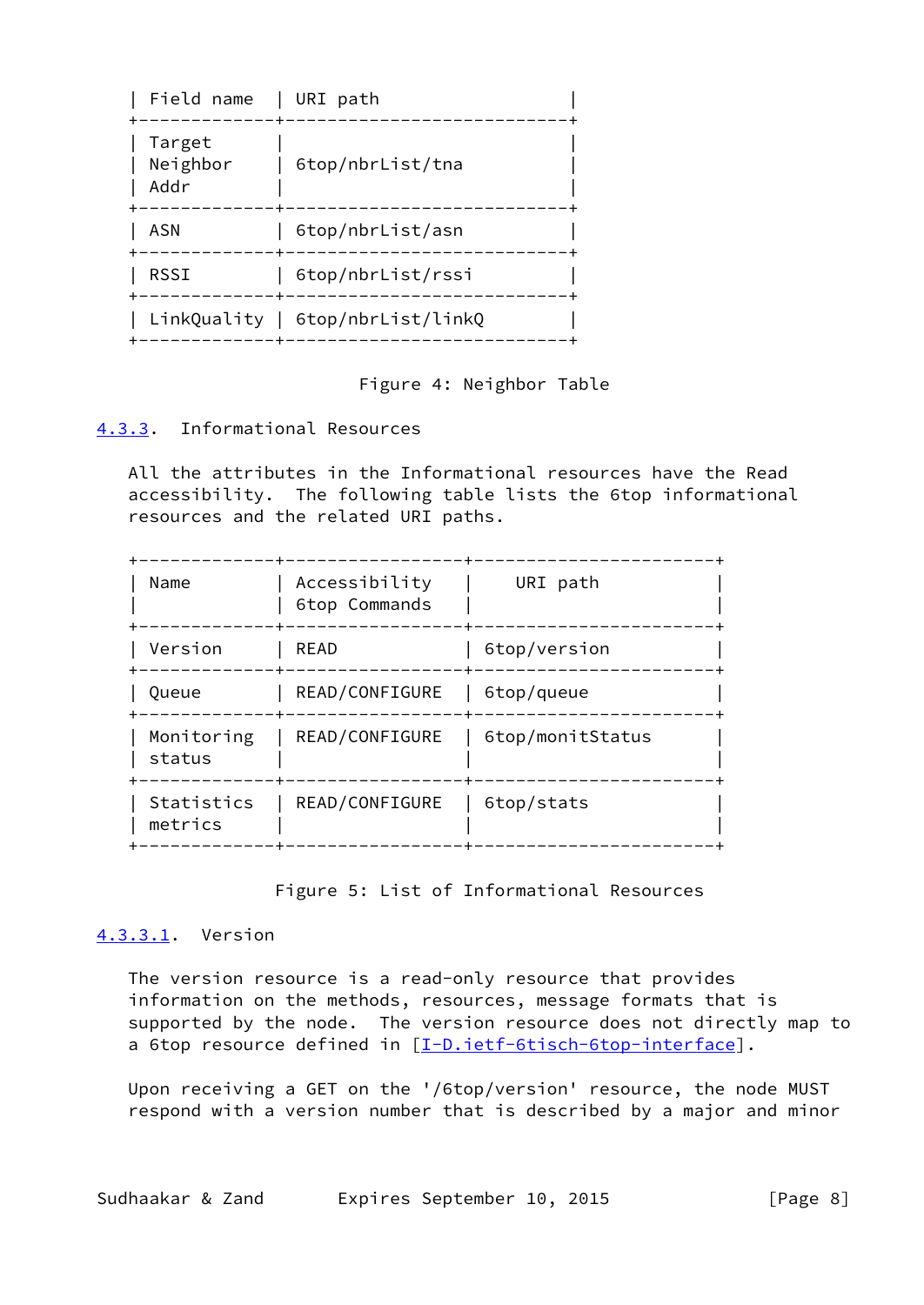<span id="page-9-1"></span>Internet-Draft ietf-6tisch-coap March 2015

 number. It is expressed using 2 bytes - The first and second bytes are 8-bit unsigned integers indicating the major and minor version numbers respectively. The valid values for the major version are 1 through 255 (both inclusive) and for the minor version are 0 through 255 (both inclusive).

 A 6top node implmenting the recommendations in this draft will respond with the following 2 byte version number - '0x01 0x00', indicating major version = 1 and minor version =  $0$ .

 The major and minor versions are separately accessible using the resources '/6top/version/major' and '/6top/version/minor' respectively. The response will be an 8-bit unsigned integer containing the major or minor version number, respectively.

### <span id="page-9-2"></span>[4.3.3.2](#page-9-2). Resource Discovery

 As new resources are defined (both native and custom), it is essential for the PCE as well peers to discover the resources. The CoMI draft presents methods by which standard CoAP resource discovery mechanisms are extended to the management of constrained devices. The methods described in Section 4.3 of [\[I-D.vanderstok-core-comi](#page-16-0)] SHALL be used for discovering new resources available at a node.

#### <span id="page-9-0"></span>[4.3.4](#page-9-0). Message Formats

 NOTE: The message formats presented in this section follow the specifications in the CoMI draft [\[I-D.vanderstok-core-comi](#page-16-0)]. In case of any discrepancies, the CoMI draft will take precedence.

 GET messages do not contain any payload. However, they can contain a query option to filter on the resource that is being retrieved. An example query on the neighbor list is:

| Header   GET |                                                                                 |  |
|--------------|---------------------------------------------------------------------------------|--|
|              | Uri-Path  /6top/nbrList                                                         |  |
|              | Options   Accept: application/cbor<br>  Uri-Query: ABNF(TargetNodeAddr==0x1234) |  |

Figure 6: Example GET message

Since this resources points to the entire neighbor list, the response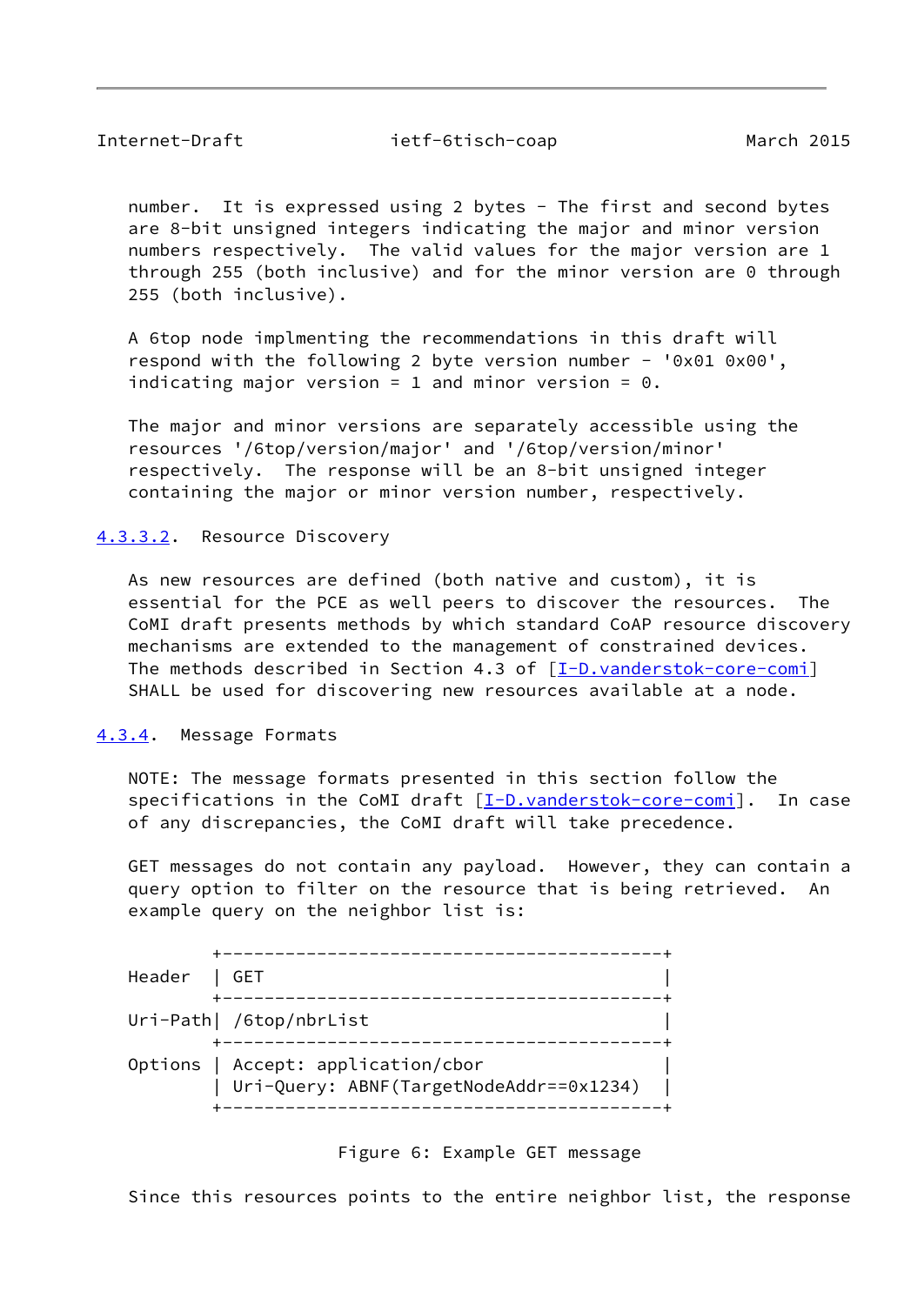returns all the entries (the list of neighbors of that node) and all fields in each entry (i.e. entry for a neighbor) of the list in CBOR

| Sudhaakar & Zand | Expires September 10, 2015 | [Page 9] |
|------------------|----------------------------|----------|
|------------------|----------------------------|----------|

Internet-Draft ietf-6tisch-coap March 2015

 format. A request with a Uri-Query option may be used to retrieve only specific entries in the list. The value of Uri-Query MUST be in the ABNF format as described in [\[RFC5234](https://datatracker.ietf.org/doc/pdf/rfc5234)].

 Resources that point to collection within a list, such as '/6top/nbrList/tna', returns only the values in the TargetNodeAddr entry of the Neighbor list. The usage of the Uri-Query option has the same effect of filtering on the result.

 The endpoint MUST appropriately respond with a 2.05 Content or 4.04 Not Found message as defined in  $[RFC7252]$  $[RFC7252]$ . If the resource is found then the payload of the response MUST contain a CBOR representation of the data that is referenced by the URI.

 To create or update a Neighbor, the CoAP client MUST send a POST message as shown in Figure 7. The payload MUST describe the argument that is passed to 6top in CBOR format.

| Header   POST |                                            |  |
|---------------|--------------------------------------------|--|
|               | Uri-Path  /6top/nbrList                    |  |
|               | Payload   CBOR( {TargetNodeAddr: 0x1234} ) |  |

Figure 7: Example POST message

 The POST method may not be used on resources that are collection within a list, such as '/6top/nbrList/tna'.

 To delete a Neighbor, the CoAP client MUST send a DELETE message as shown in Figure 8.

|                 | ---------------------------- |  |
|-----------------|------------------------------|--|
| Header   DELETE |                              |  |
|                 | Uri-Path  /6top/nbrList      |  |
|                 |                              |  |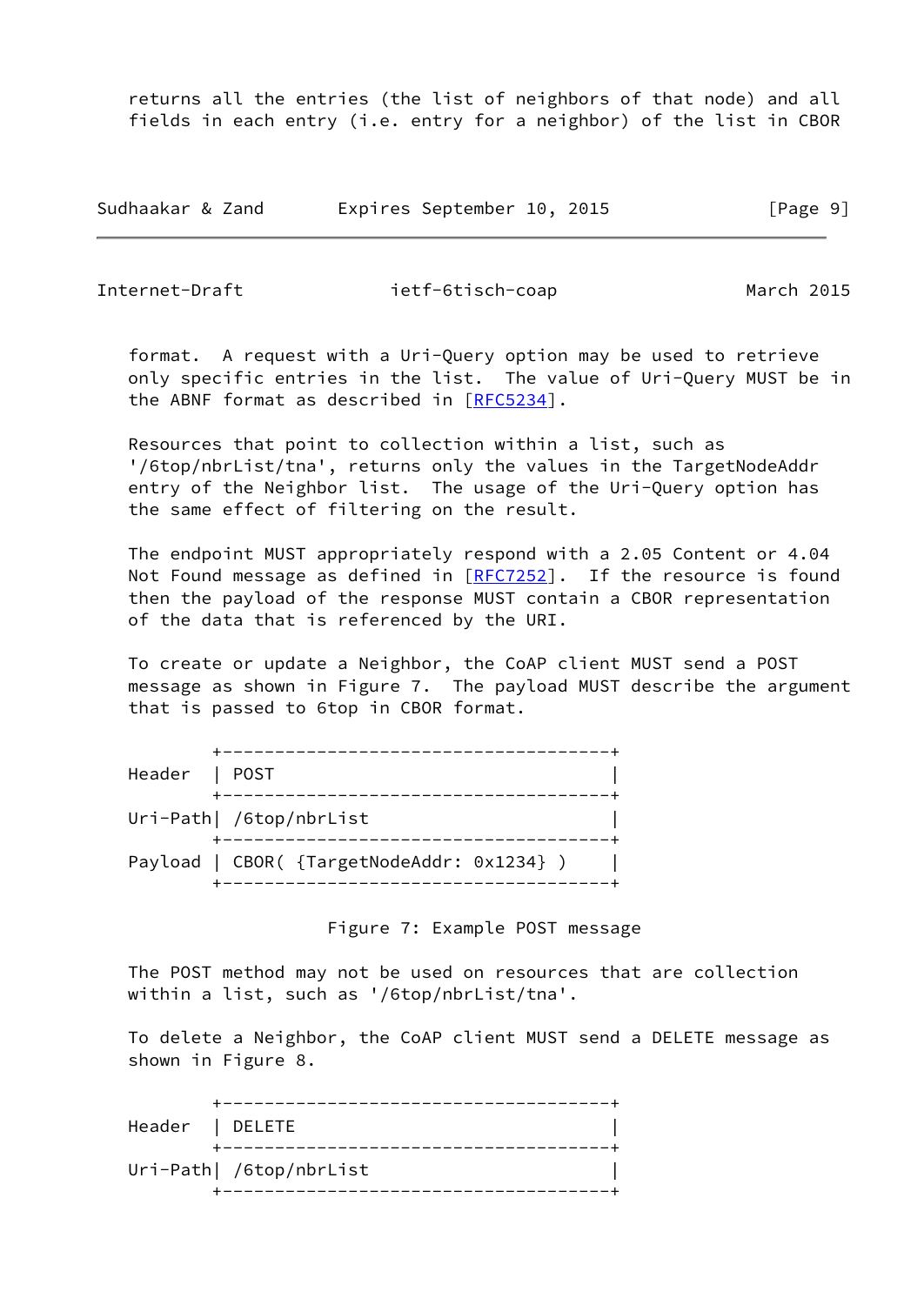Options | Uri-Query: ABNF(TargetNodeAddr |  $= 0x1234$  | +-------------------------------------+

Figure 8: Example DELETE message

 A DELETE message SHOULD always contain a Uri-Query option in order to clearly specify which entry(s) within the list must be deleted. Ideally, the CoAP client SHOULD make one call per entry that must be

Sudhaakar & Zand Expires September 10, 2015 [Page 10]

<span id="page-11-0"></span>Internet-Draft ietf-6tisch-coap March 2015

 deleted. An implementation may decide whether or not a DELETE method on '/6top/nbrList' may be allowed.

 The endpoint MUST appropriately respond with a 2.02 (Deleted) message.

 A sample of mapping between CoAP methods and 6top commands for manipulating the neighbor list is shown in the figure below.

+---------------------+----------------+---------------+-------------+

| CoAP method                                                         | 6top command                                     | 6top behaviour   CoAP Response |                                            |
|---------------------------------------------------------------------|--------------------------------------------------|--------------------------------|--------------------------------------------|
| POST /6top/nbrList<br>CBOR (<br>{TargetNodeAddr:<br>$1234$ })       | Create.neighbor<br>(address, stats)              | Adds a<br>neighbor             | 2.01 Created                               |
| GET /6top/nbrList                                                   | Read.all.<br>neighbour()                         | Reads<br>all<br>neighbors      | 2.05 Content<br>CBOR(Neigh-<br>bor List)   |
| GET /6top/nbrList<br>$Uri$ -Query -<br>TargetNodeAddr:<br>$1234$ }) | Read.neighbor<br>(address)                       | Reads neighbor<br>information  | 2.05 Content<br>$CBOR(Neigh-$<br>bor List) |
| POST /6top/nbrList<br>CBOR (<br>{TargetNodeAddr:<br>$1234$ })       | Update.neighbor   Updates an<br>(address, stats) | entry                          | 2.04 Changed                               |
| DELETE /6top/nbrList Delete.neighbor                                |                                                  | Removes                        | 2.02 Deleted                               |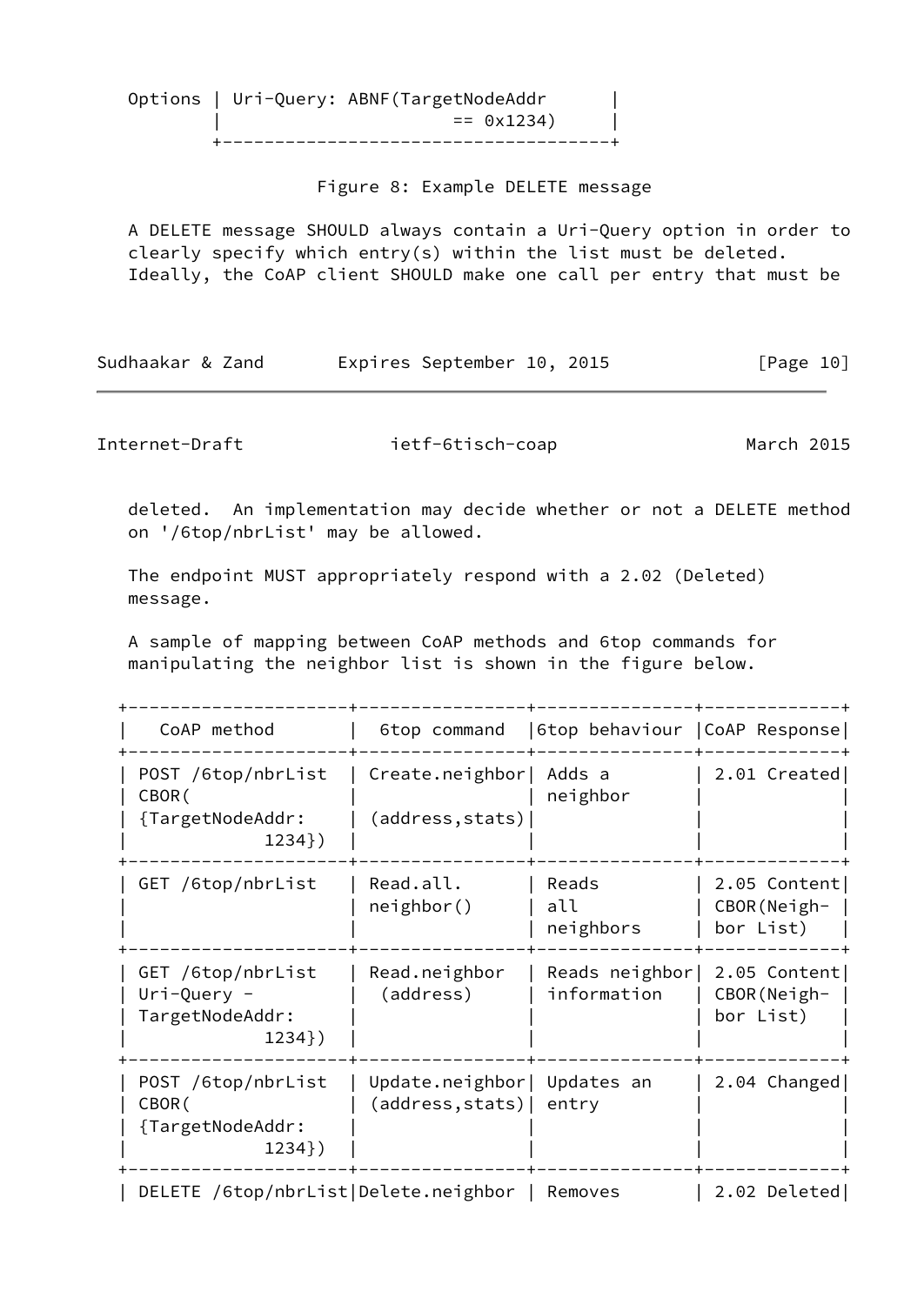| Uri-Query -    | (address) | the neighbor |  |
|----------------|-----------|--------------|--|
| TargetNodeAddr |           |              |  |
| $= 1234$ }     |           |              |  |
|                |           |              |  |

Figure 9: CoAP methods and resulting invocation 6top commands

# <span id="page-12-0"></span>[4.3.5](#page-12-0). Extensible Resources

 Extensible resources are to be used when a higher layer entity wants to be notified of an event. An event may be defined as the result of a mathematical operation on a 6top resource. For example, the CoAP client might want to monitor when the DAG rank of a particular node crosses a threshold. Once the extensible resource is installed the CoAP client uses the observe mechanism defined in [\[I-D.ietf-core-observe](#page-16-1)] to monitor the resource.

| Sudhaakar & Zand |  | Expires September 10, 2015 |  |  | [Page 11] |
|------------------|--|----------------------------|--|--|-----------|
|------------------|--|----------------------------|--|--|-----------|

<span id="page-12-2"></span>Internet-Draft ietf-6tisch-coap March 2015

# <span id="page-12-3"></span>[4.3.5.1](#page-12-3). Defining new resources

 An extensible resource path MUST always start with '/6top/custom' and follow the guideline for URI naming as described in 4.1. The event associated with the extensible resource must be defined using the ABNF notation described in [[RFC5234\]](https://datatracker.ietf.org/doc/pdf/rfc5234).

 An extensible resource may be created by performing POST operation to the resource '/6top/custom' with the following payload encoded using CBOR.

| Field Name          | Type   |
|---------------------|--------|
| Resource<br>Name    | String |
| Event<br>Definition | String |

Figure 10: Payload format for creating an Extensible Resource

<span id="page-12-1"></span>[4.4](#page-12-1). Example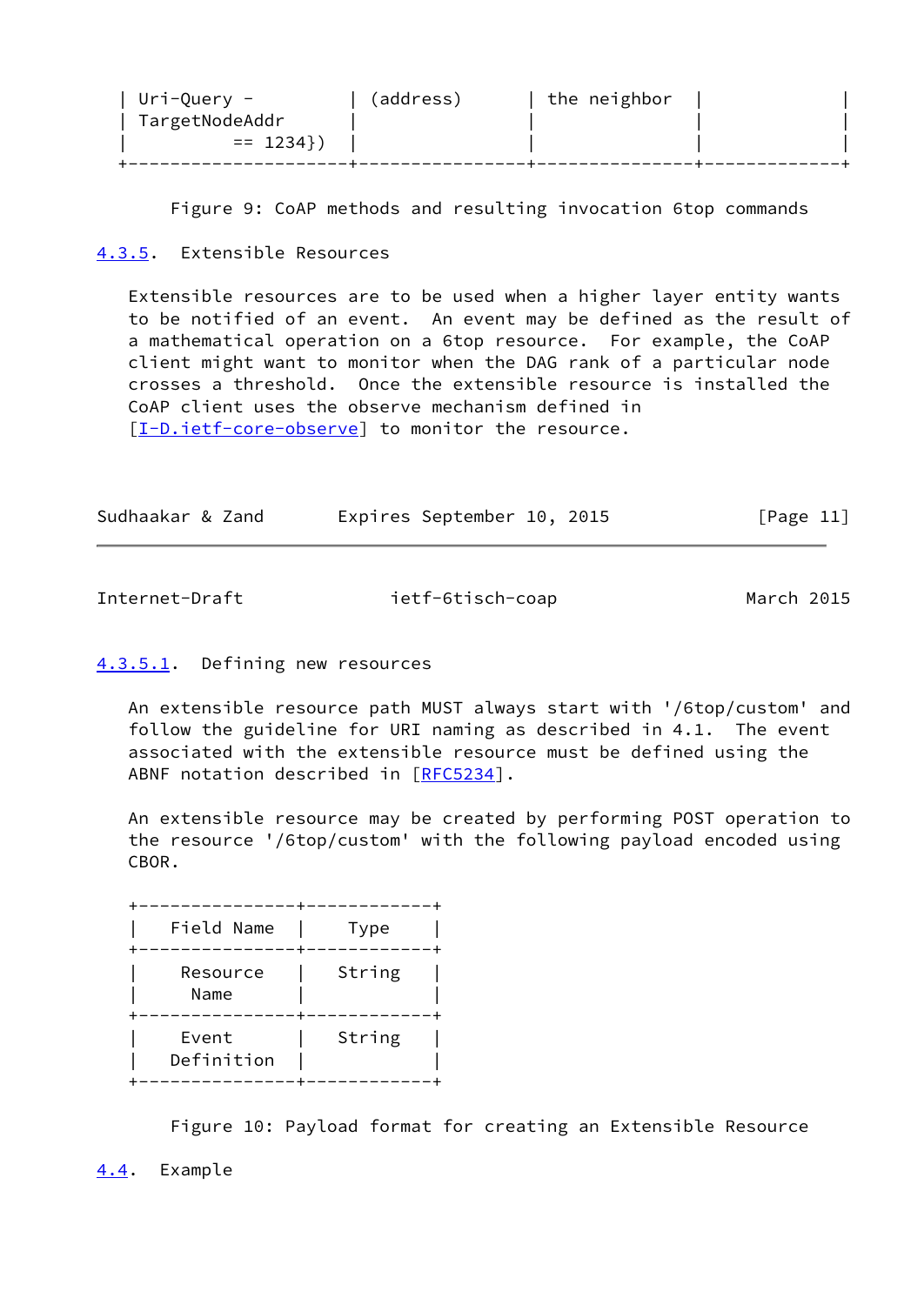This section gives a number of short examples of how to use the data model and CoAP mapping defined in this document.

#### <span id="page-13-0"></span>[4.4.1](#page-13-0). Request-Response

 Figure 11 shows how a CoAP client adds an entry in the neighbor list of node A. This new neighbor has a target node address 0x1234. The client sends out a POST request containing the CBOR encoding of '{TargetNodeAddr: 1234}'. This message is received and processed by the CoAP endpoint of Node A and in turn, the 6top command, Create.neighbor is invoked with the appropriate parameters. In this case, the address is the 'TargetNodeAddr' parameter passed in the payload of the POST message and the stats argument has the default value. In the response to the invocation of the Create.neighbor command, the 6top sublayer adds an entry to the neighbor list with appropriate values and returns a confirm message. The CoAP endpoint in turn send out an appropriate CoAP response to indicate success. If the addition of the neighbor failed, a failure message will be returned.

| Sudhaakar & Zand |  | Expires September 10, 2015 |  |  | [Page 12] |  |
|------------------|--|----------------------------|--|--|-----------|--|
|------------------|--|----------------------------|--|--|-----------|--|

<span id="page-13-1"></span>Internet-Draft ietf-6tisch-coap March 2015

CoAP Client **Node A** Node A Node A (CoAP-endpoint) (6top sublayer) | CoAP Request | | |- - - - - - - - - - - ->| 6top Request | | POST /6top/nbrList |----------------------->| | payload: | Create.neighbor | Adds a | CBOR({TargertNodeAddr: | (address,stats) | neighbor | 1234}) | | with address | | | 1234 | | 6top Confirm | | CoAP Response |<-----------------------|  $|x- - - - - - - - - - -|$  | | | | | |

Figure 11: Example of adding a neighbor

In Figure 12, a CoAP client reads a neighbor entry from node A. This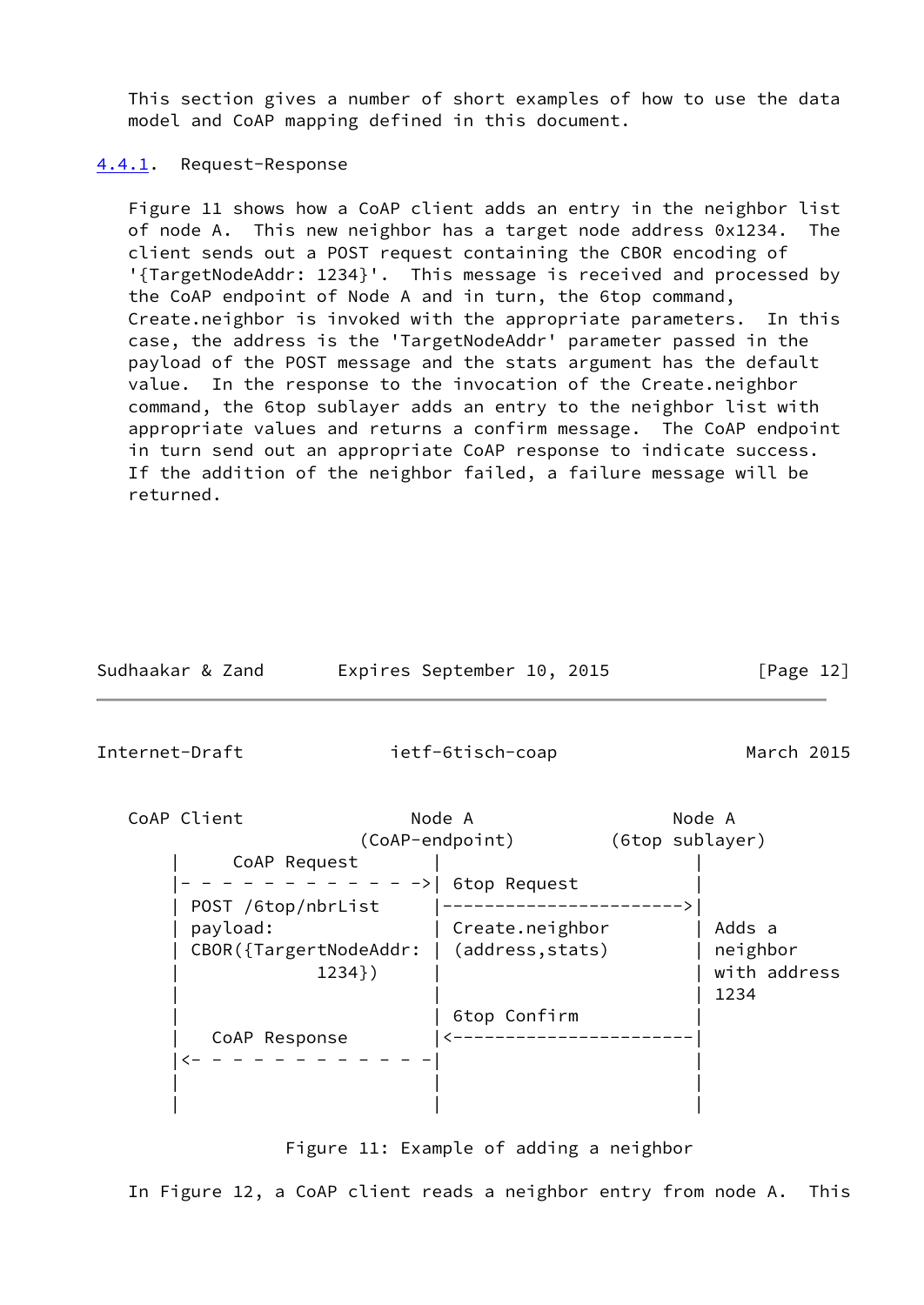neighbor has a target node address 0x1234.

CoAP Client **Node A** Node A Node A (CoAP-endpoint) (6top sublayer) | CoAP Request | | |- - - - - - - - - - - ->| 6top Request | | GET /6top/nbrList |----------------------->| | Uri-Query - | Read.neighbor(address) |Reads neighbor | TargetNodeAddr | |information  $= 0x1234$  | | | | | 6top Confirm | | CoAP Response |<-----------------------|  $\leftarrow$  - - - - - - - - - - | Reads neighbor 2.05 Content | information | | |

Figure 12: Example of reading a neighbor

<span id="page-14-0"></span>[4.4.2](#page-14-0). Publish-Subscribe

 In Figure 13, a CoAP client subscribes to Monitoring Status of node A. The Monitoring status of Node A is constantly monitored by the CoAP client.

| Sudhaakar & Zand | Expires September 10, 2015 | [Page 13] |
|------------------|----------------------------|-----------|
|------------------|----------------------------|-----------|

<span id="page-14-1"></span>Internet-Draft ietf-6tisch-coap March 2015

CoAP Client **Node A** Node A Node A (CoAP-endpoint) (6top sublayer) | CoAP Register | | |- - - - - - - - - - - - >| 6top Request | | GET /6top/monitStatus |----------------------->| | Read.Monitoring.Status | Reads | | |the current |Monitoring | | |status | | 6top Notification | | CoAP Notification |<-----------------------|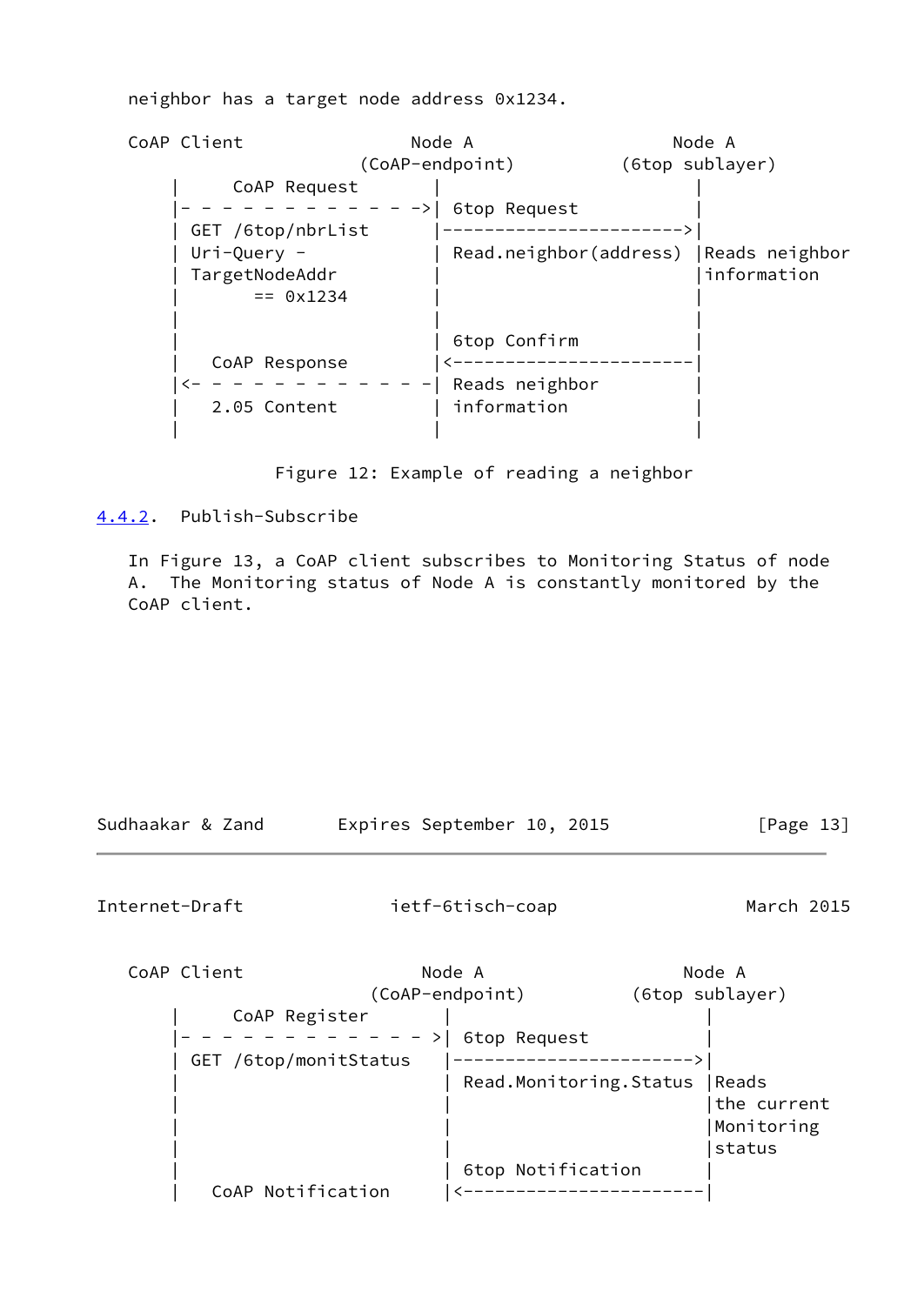|                   | Reads the current |            |
|-------------------|-------------------|------------|
| 2.05 Content      | Monitoring status | The Status |
|                   |                   | changes    |
|                   | 6top Notification |            |
| CoAP Notification |                   |            |
|                   | Notifies upon the |            |
| 2.05 Content      | status change     |            |
|                   |                   | The Status |
|                   |                   | changes    |
|                   | 6top Notification |            |
| CoAP Notification |                   |            |
|                   | Notifies upon the |            |
| 2.05 Content      | status change     |            |
|                   |                   |            |

Figure 13: Example of Subscribing to Monitoring Status

<span id="page-15-1"></span>[5](#page-15-1). References

<span id="page-15-2"></span>[5.1](#page-15-2). Normative References

 [RFC2119] Bradner, S., "Key words for use in RFCs to Indicate Requirement Levels", [BCP 14](https://datatracker.ietf.org/doc/pdf/bcp14), [RFC 2119](https://datatracker.ietf.org/doc/pdf/rfc2119), March 1997.

<span id="page-15-3"></span>[5.2](#page-15-3). Informative References

<span id="page-15-0"></span> [I-D.ietf-6tisch-6top-interface] Wang, Q., Vilajosana, X., and T. Watteyne, "6TiSCH Operation Sublayer (6top) Interface", [draft-ietf-6tisch-](https://datatracker.ietf.org/doc/pdf/draft-ietf-6tisch-6top-interface-02)

[6top-interface-02](https://datatracker.ietf.org/doc/pdf/draft-ietf-6tisch-6top-interface-02) (work in progress), October 2014.

[I-D.ietf-6tisch-architecture]

 Thubert, P., Watteyne, T., Struik, R., and M. Richardson, "An Architecture for IPv6 over the TSCH mode of IEEE 802.15.4e", [draft-ietf-6tisch-architecture-06](https://datatracker.ietf.org/doc/pdf/draft-ietf-6tisch-architecture-06) (work in progress), March 2015.

| Sudhaakar & Zand |  | Expires September 10, 2015 |  |  | [Page 14] |  |
|------------------|--|----------------------------|--|--|-----------|--|
|------------------|--|----------------------------|--|--|-----------|--|

Internet-Draft ietf-6tisch-coap March 2015

 [I-D.ietf-6tisch-minimal] Vilajosana, X. and K. Pister, "Minimal 6TiSCH Configuration", [draft-ietf-6tisch-minimal-06](https://datatracker.ietf.org/doc/pdf/draft-ietf-6tisch-minimal-06) (work in progress), March 2015.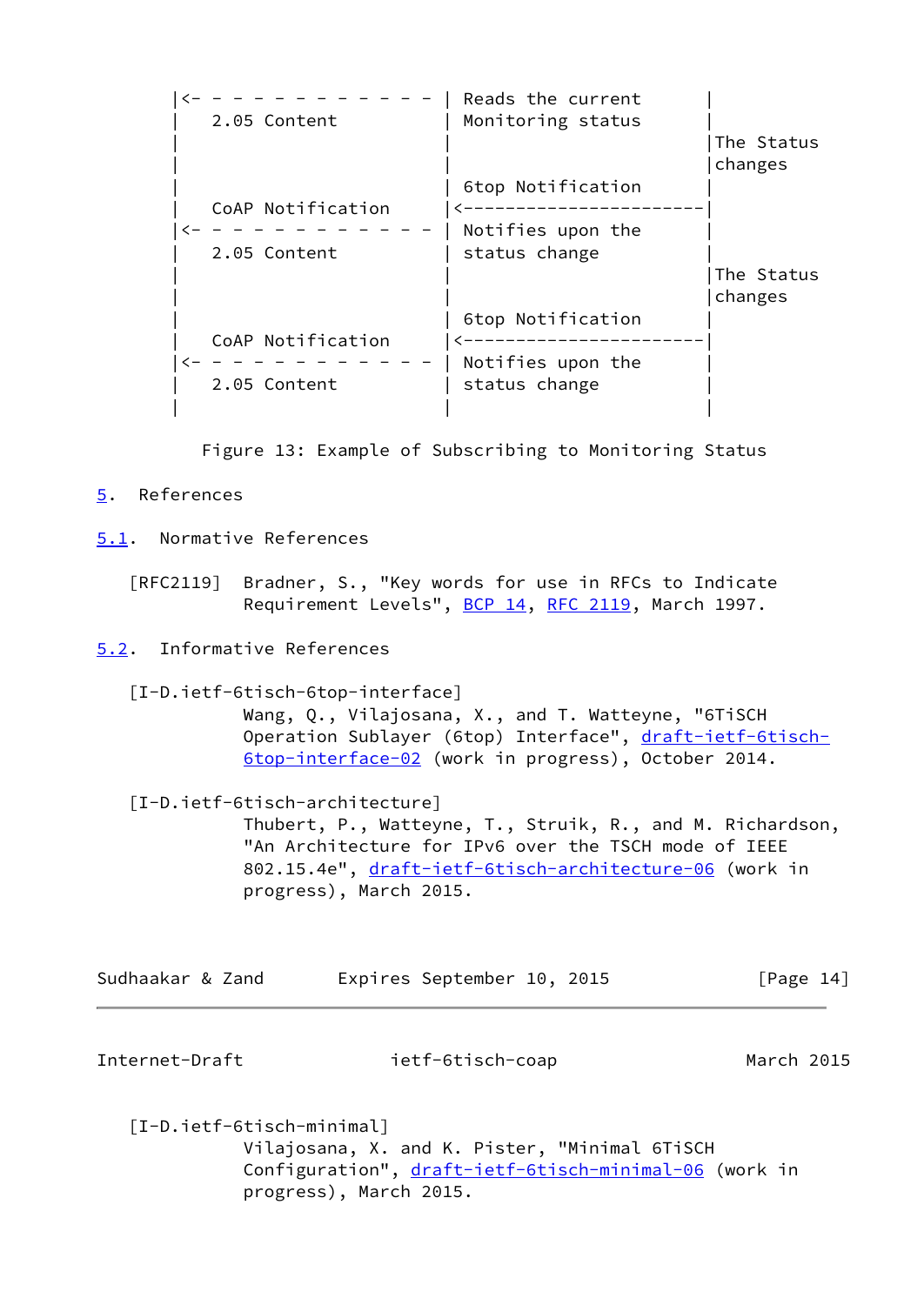[I-D.ietf-6tisch-terminology]

 Palattella, M., Thubert, P., Watteyne, T., and Q. Wang, "Terminology in IPv6 over the TSCH mode of IEEE 802.15.4e", [draft-ietf-6tisch-terminology-03](https://datatracker.ietf.org/doc/pdf/draft-ietf-6tisch-terminology-03) (work in progress), January 2015.

[I-D.ietf-6tisch-tsch]

 Watteyne, T., Palattella, M., and L. Grieco, "Using IEEE802.15.4e TSCH in an IoT context: Overview, Problem Statement and Goals", [draft-ietf-6tisch-tsch-05](https://datatracker.ietf.org/doc/pdf/draft-ietf-6tisch-tsch-05) (work in progress), January 2015.

<span id="page-16-1"></span>[I-D.ietf-core-observe]

Hartke, K., "Observing Resources in CoAP", [draft-ietf](https://datatracker.ietf.org/doc/pdf/draft-ietf-core-observe-16) [core-observe-16](https://datatracker.ietf.org/doc/pdf/draft-ietf-core-observe-16) (work in progress), December 2014.

<span id="page-16-0"></span>[I-D.vanderstok-core-comi]

 Stok, P., Greevenbosch, B., Bierman, A., Schoenwaelder, J., and A. Sehgal, "CoAP Management Interface", [draft](https://datatracker.ietf.org/doc/pdf/draft-vanderstok-core-comi-06) [vanderstok-core-comi-06](https://datatracker.ietf.org/doc/pdf/draft-vanderstok-core-comi-06) (work in progress), February 2015.

 [I-D.wang-6tisch-6top-sublayer] Wang, Q., Vilajosana, X., and T. Watteyne, "6TiSCH Operation Sublayer (6top)", [draft-wang-6tisch-6top](https://datatracker.ietf.org/doc/pdf/draft-wang-6tisch-6top-sublayer-01) [sublayer-01](https://datatracker.ietf.org/doc/pdf/draft-wang-6tisch-6top-sublayer-01) (work in progress), July 2014.

- [RFC3986] Berners-Lee, T., Fielding, R., and L. Masinter, "Uniform Resource Identifier (URI): Generic Syntax", STD 66, [RFC](https://datatracker.ietf.org/doc/pdf/rfc3986) [3986,](https://datatracker.ietf.org/doc/pdf/rfc3986) January 2005.
- [RFC5234] Crocker, D. and P. Overell, "Augmented BNF for Syntax Specifications: ABNF", STD 68, [RFC 5234](https://datatracker.ietf.org/doc/pdf/rfc5234), January 2008.
- [RFC7049] Bormann, C. and P. Hoffman, "Concise Binary Object Representation (CBOR)", [RFC 7049,](https://datatracker.ietf.org/doc/pdf/rfc7049) October 2013.
- [RFC7252] Shelby, Z., Hartke, K., and C. Bormann, "The Constrained Application Protocol (CoAP)", [RFC 7252](https://datatracker.ietf.org/doc/pdf/rfc7252), June 2014.

Sudhaakar & Zand Expires September 10, 2015 [Page 15]